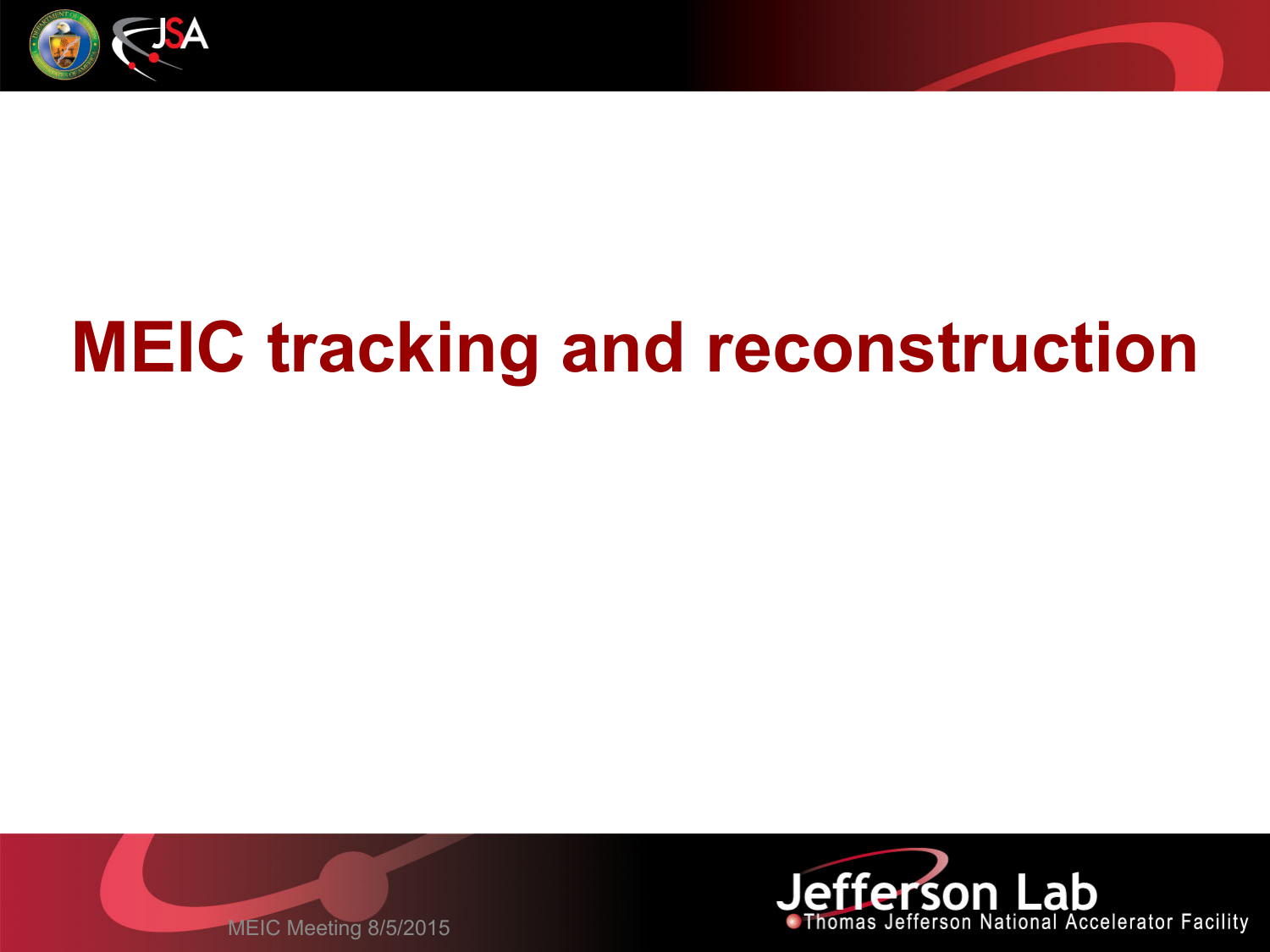# **2010 user workshop (PNT, C. Hyde)**

- Initially proposed configuration IP1
	- Si-pixel vertex tracker
	- ̶ Small TPC with micromegas (MM) barrels inside and outside of the TPC *MMs provide good z-position and aid reconstruction in high-rate environments*
	- ̶ Multi-layer GEMs at endcap ends for track segment reconstruction *Track segments suppress ghost tracks*
- Challenges with TPC-based trackers
	- ̶ Can only be used in a flat field region
		- *Cannot fully benefit from magnet radius (dp/p ~ 1/R2 at central rapidities) Cannot shape field for RICH requirements*
	- ̶ Large mass (multiple scattering) in endcap readouts *Degrades resolution, in particular for low-momentum electrons*
	- ̶ High-rates problematic?
- Similar layouts were later adopted for BNL detectors (BeAST, ePHENIX)
	- ̶ The TPC based tracking option was then shifted to MEIC IP2 *Not efficient to duplicate effort*
	- ̶ Focus for IP1 shifted to non-TPC options



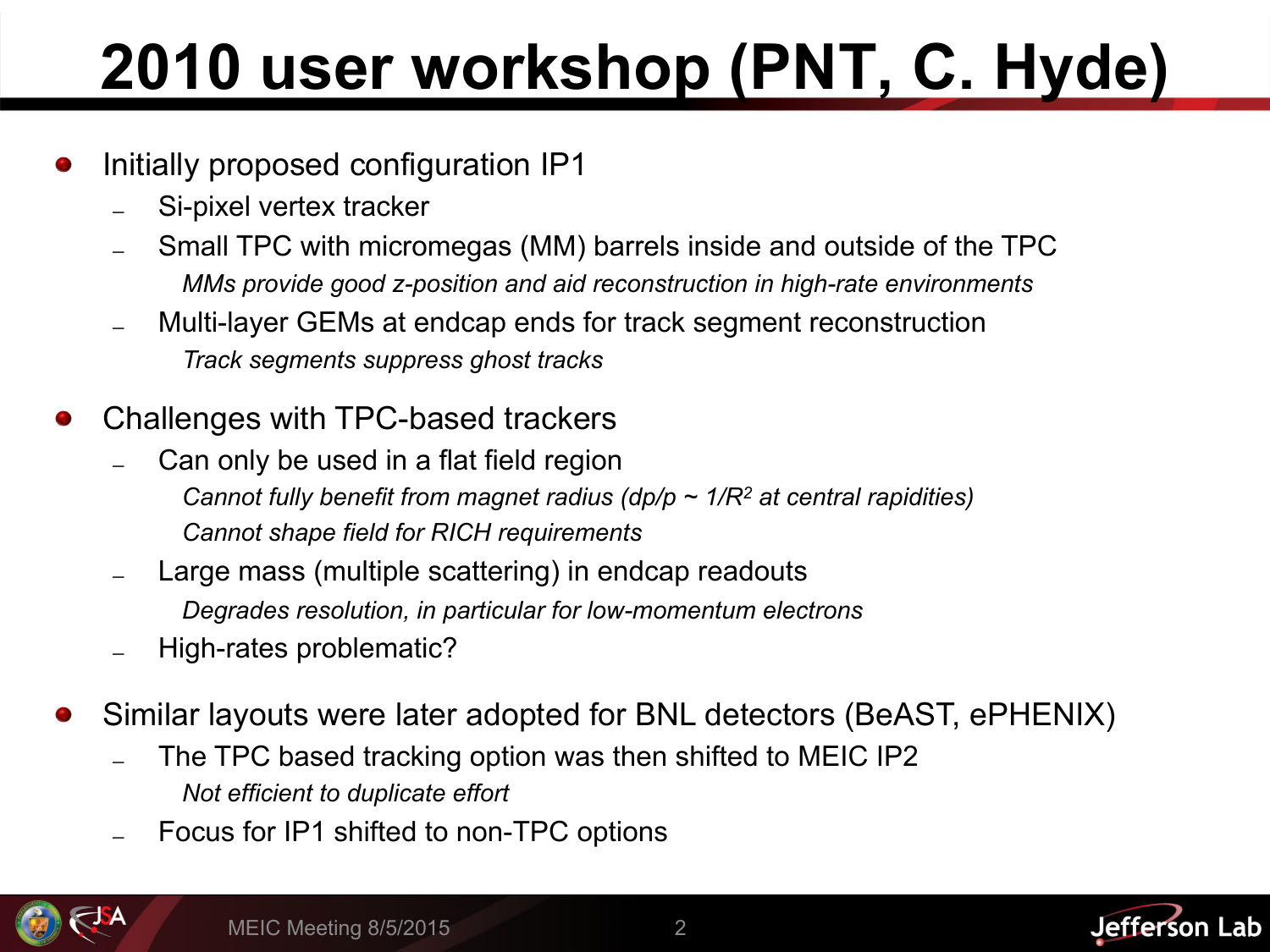#### **Endcap trackers**

- Strategy: vertex tracker + 3 regions for track segments
	- Reconstruction of track segments suppresses ghost tracks (from combinatorics) *Additional single points can be provided by layers closing the central "barrels" if needed*
	- Resolution requirement for each region is lower as the lever arm increases
	- ̶ Low mass requirement is also reduced towards the end of the tracker
	- ̶ Large crossing angle (50 mrad) eliminates need for high-res small-angle trackers
- Technology choices
	- Si-pixel vertex detector (20 µm pixels) *MAPS-based ALICE or DEPFET-based Belle-II vertex trackers can be a starting point*
	- Si-strip Region 1 segment detector (50 µm strips)
	- ̶ MM-based Region 2 segment detector (80 µm resolution at normal incidence) *Low-mass advantageous*
	- ̶ GEM-based Region 3 segment detector (80 µm resolution at normal incidence) *Higher mass not an issue. Simpler readout configuration advantageous*



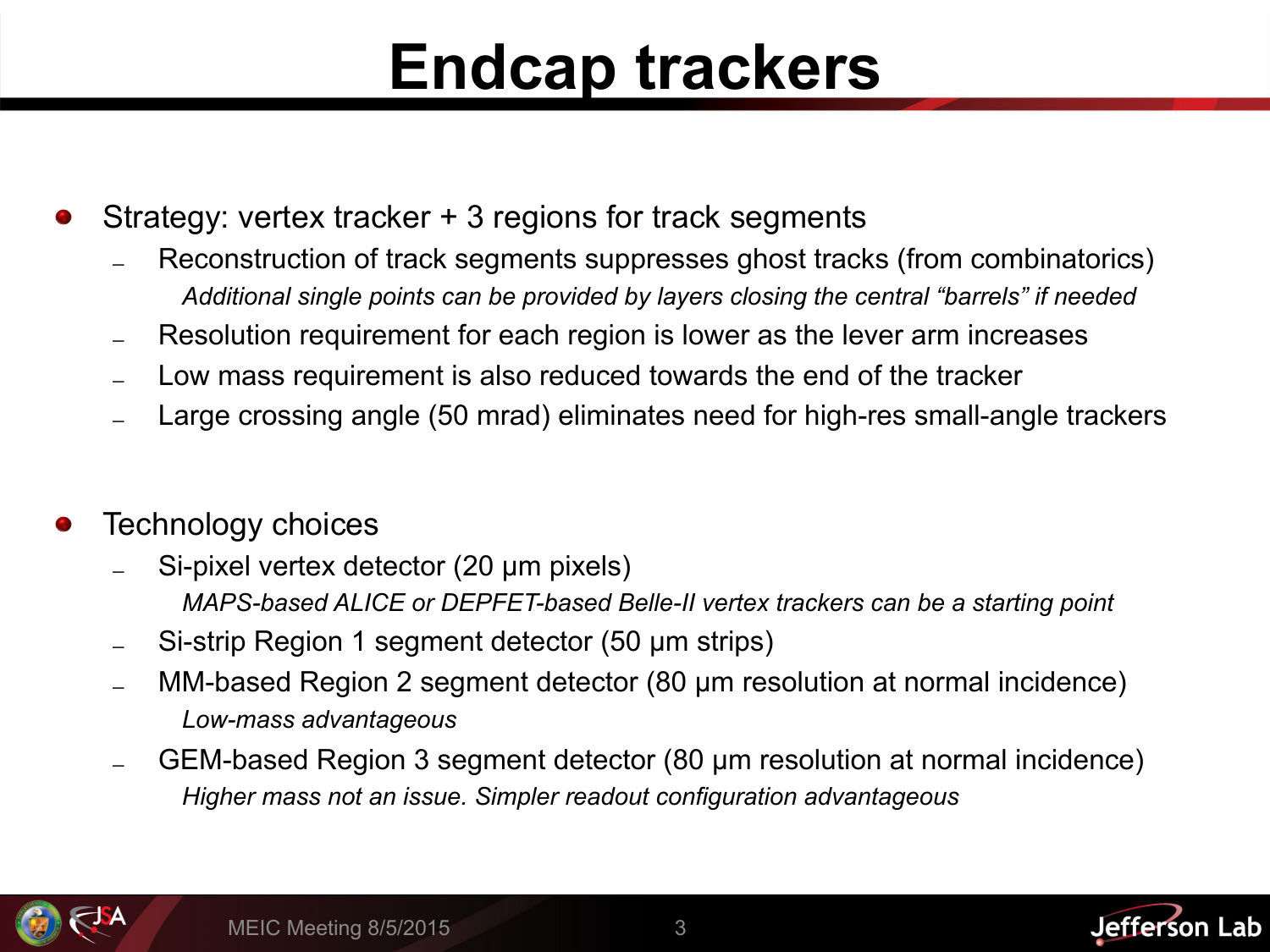### **Central tracker options**

- Basic choice: MM-GEM barrel only or a MM-DC-GEM hybrid?
- Simple MM option has been explored by F. Sabatie et al (EIC detector R&D)
	- ̶ Needs lots of optimization (*e.g.*, track segments needed?)
	- ̶ Since DIRC is polygonal, outermost layer can be GEMs
	- ̶ Integration with MEIC encap trackers would be needed
- Ultra-low mass, cluster-counting DC an interesting alternative
	- Proposed for ILC 4<sup>th</sup> concept detector, the µ2e experiment, etc
	- Based on low-mass KLOE chambers
	- ̶ All-stereo, low-mass wires (wire maps available from designers)
	- ̶ He-gas provides low mass and slow drift *Makes possible to use cluster-counting for PID with reasonably fast readout*
	- ̶ Would need outer MM/GEM layer for improved z-resolution
	- ̶ Gap to beamline needed to reduce rate on first wire layers
	- ̶ Open question: possible to integrate with an inner Si/MM tracker layer? *Would improve z-definition, but also introduce additional mass Can the vertex tracker provide all necessary information?*